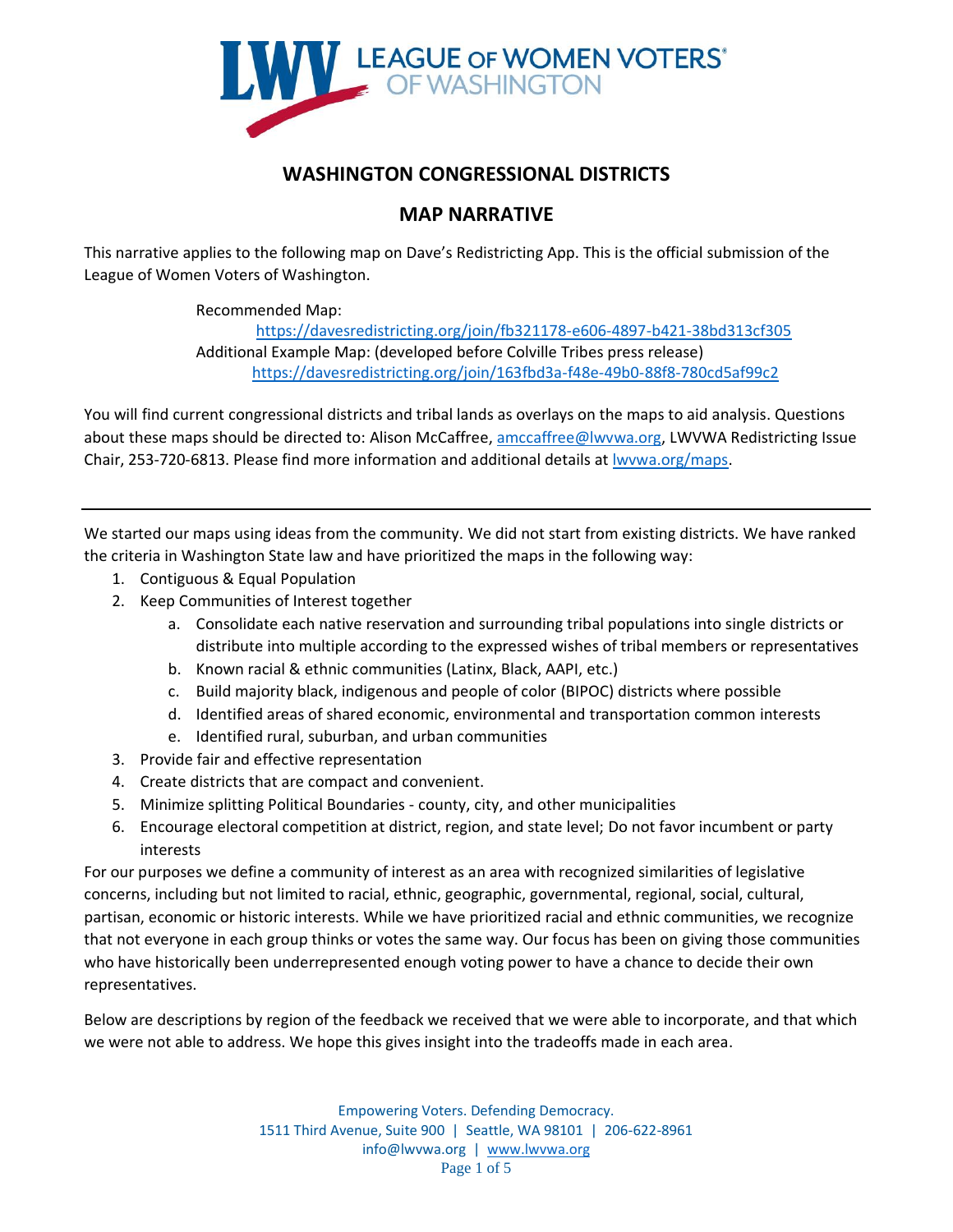

# **Eastern Washington**

Our recommended version of eastern Washington maintains the vertical orientation of CD4 & CD5. We are doing this to honor the request of the Colville Tribes to maintain its current division in both CDs. We are presenting to you a second version of eastern Washington congressional district CD4 and CD5 with horizontal position - which had widespread support in our network. Differences between the two maps in Western Washington are incidental.

## **Draft 7E (Recommended)**

Desired qualities accomplished

- Maintains the greatest number of people in their current district.
- CD4 and CD5 follow mainly county lines.
- Yakama Nation and its historic lands to the north are both in CD4.
- Maintains Colville Tribes in CD4 and CD5 as requested.
- Unites Walla Walla County and connects it to Tri-Cities, assisting economic ties in CD4 and growing Latinx population in both Walla Walla and Pasco.

#### Not accomplished/undesired results

- CD4 and CD5 remain difficult to drive from end to end.
- While we maintain Moses Lake in one CD. The map splits Moses Lake and Othello from the rest of Grant County.
- Splits Franklin County along rural/urban divide.
- Yakama Fishing Villages along Columbia River are divided from the Yakama Nation main reservation.

#### **Draft 7C (Advisory)**

The following are the advantages to a horizontal solution to CD4 and CD5:

- Connects water basins that are at the heart of agriculture and economic viability. Allows the combining of the Snake River and its confluence to the Columbia River - key for transportation, jobs, and hydropower.
- Unites a Health District that is common to Walla Walla, Benton, Franklin, Yakima, Columbia, and Kittitas Counties.
- Unites common environmental concerns in the south part of the state focused on less rainfall in the Columbia plateau.
- Travel is much easier in CD4 along Hwy 12 and I-82.
- More compact and convenient lines i.e., a more elegant solution.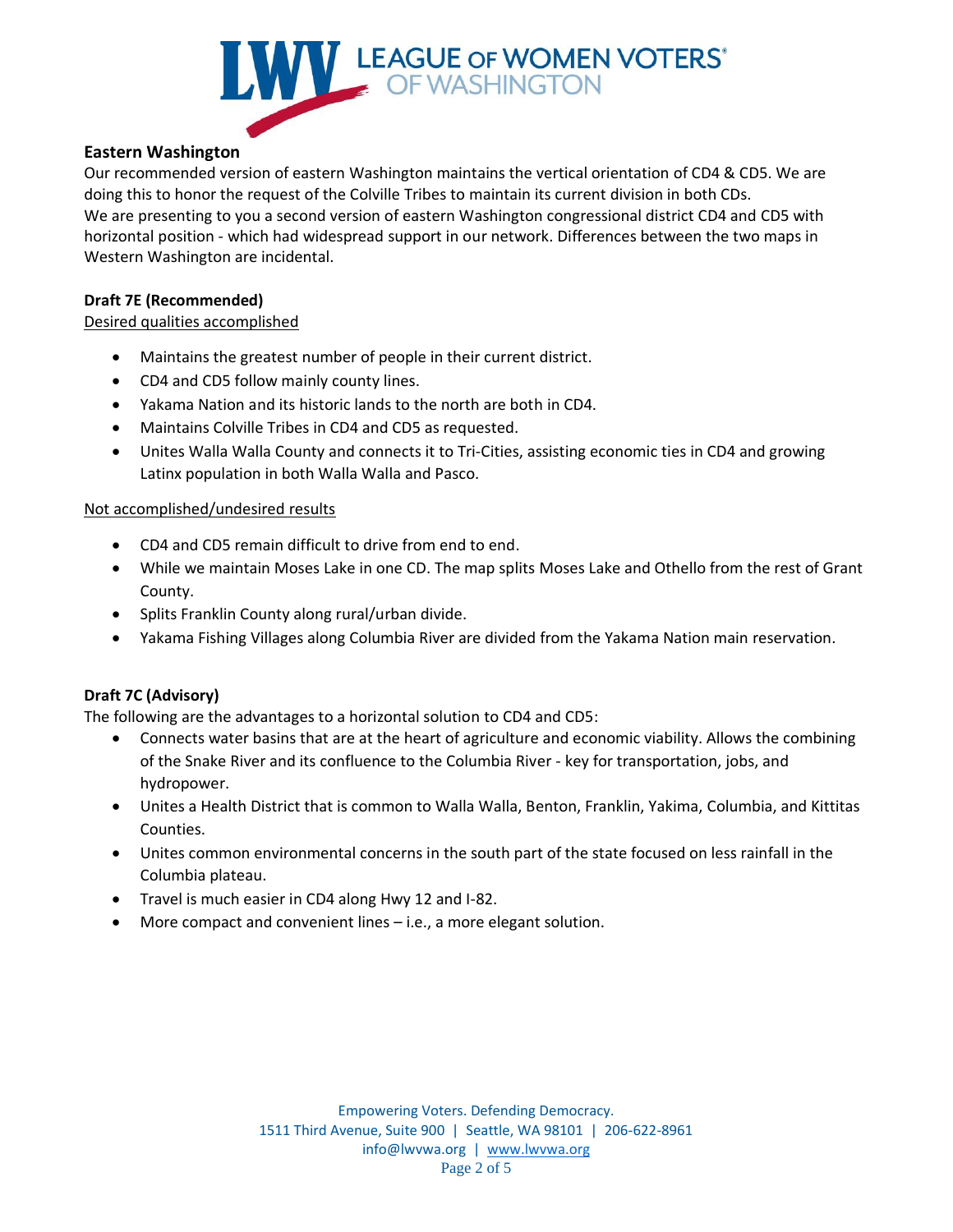

# **Southwest and South-Central Washington**

Congressional districts in Central Washington are driven by the necessity to cross the Cascades due to population distribution yet continue to tie communities of interest together.

# **Draft 7E (Recommended)**

## Desired qualities accomplished

- CD8 has "over the mountain" identify as desired by many in Chelan and Kittitas Counties.
- More E. King Co population in CD8.
- CD3 remains in Klickitat County except for the Yakama Reservation and Trout Lake.
- Clark Co, Cowlitz Co, Wahkiakum Co, Lewis Co., and Skamania Co tied together and whole.

#### Not accomplished/undesired results

- CD8 is large and touches many different communities remains a swing district.
- CD3 stretches into Thurston Co (undesirable).
- Pacific Co not tied to rest of SW WA and put with CD6.
- Splits Kittitas County.

# **Puget Sound**

The most urban and fastest growing region, Seattle and King Co were divided to maximize representation of people of color and those with low to middle income levels in CD 9. This solution maintains a cohesive urban congressional district in CD7.

#### District 7

This district connects downtown Seattle with parts of Snohomish Co and Vashon Island. Having Seattle residents in two CDs was considered desirable for added representation.

#### Desired qualities accomplished

- Unites Seattle historic Central District in CD7.
- Vashon Island tied to West Seattle.
- Edmonds and Shoreline tied to Seattle's urban center.

### Not accomplished/undesired results

- Splits Kenmore north of Lake Washington.
- Awkward connection between downtown Seattle, West Seattle and Vashon Island.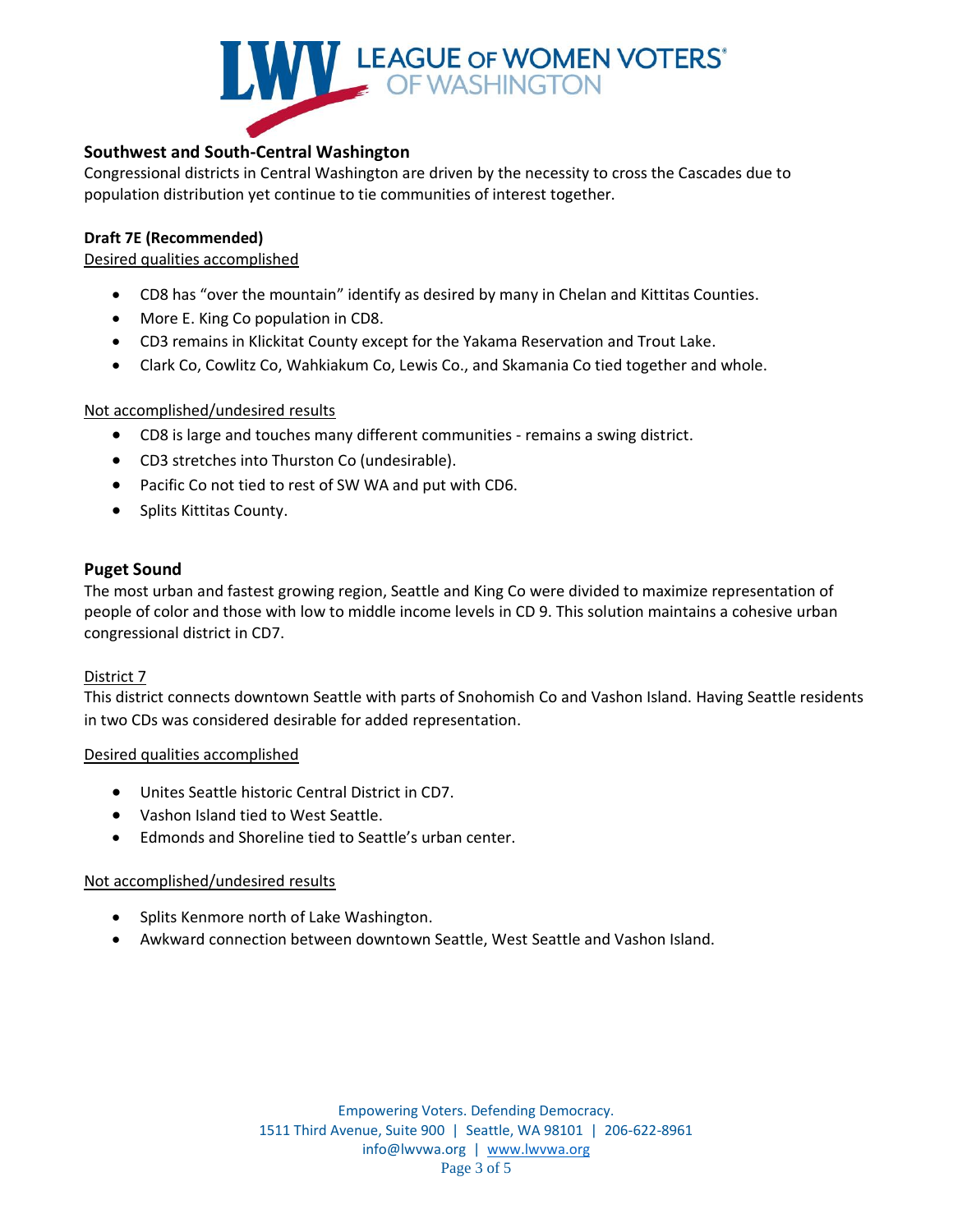

# District 9

Maintained as a majority BIPOC district, District 9 is drawn to recognize the migration of communities of color with low and middle incomes out of central Seattle and to S. King Co areas like Auburn\*.

\* Chart courtesy of More Equitable Democracy and the Redistricting Justice Coalition using 2019 ACS data.

## Desired qualities accomplished

- Adds White Center's largely Latinx community to CD9.
- Unites Muckleshoot reservation in one LD.
- Adds increasing BIPOC population East Kent and East Auburn to a majority BIPOC district.
- Takes the Pierce Co/King Co border as CD9 southern border.

#### Not accomplished/undesired results

• Splits Burien and West Seattle.



Over \$120,000

# **South Sound Area + Olympic Peninsula**

Growing population in south sound drives CD6 larger geographically. CD10 unites the two major south sound cities.

#### Desired qualities accomplished

- Unites Coastal counties all in CD6.
- Tacoma residents in CD6 have needs similar to other urban centers in the Olympic Peninsula like Bremerton and Port Townsend, and also have common conservation interests.
- Tacoma is split only in two CDs.
- Puyallup and Nisqually reservations in CD10.

#### Not accomplished/undesired results

• Awkward lines around CD6 and CD10 in eastern Olympia area.

# **Northwest WA**

While growth in population in the I-5 corridor moves CD1 West, we prioritized the desires of residents to unite certain cities and growth areas. We maintain CD2 as a coastal district and CD1 as inland.

Desired qualities accomplished

- Arlington and growth areas to the east are in CD2.
- Mount Vernon and Sedro Woolley united with rest of Skagit Valley in CD1.

Empowering Voters. Defending Democracy. 1511 Third Avenue, Suite 900 | Seattle, WA 98101 | 206-622-8961 info@lwvwa.org | [www.lwvwa.org](http://www.lwvwa.org/) Page 4 of 5